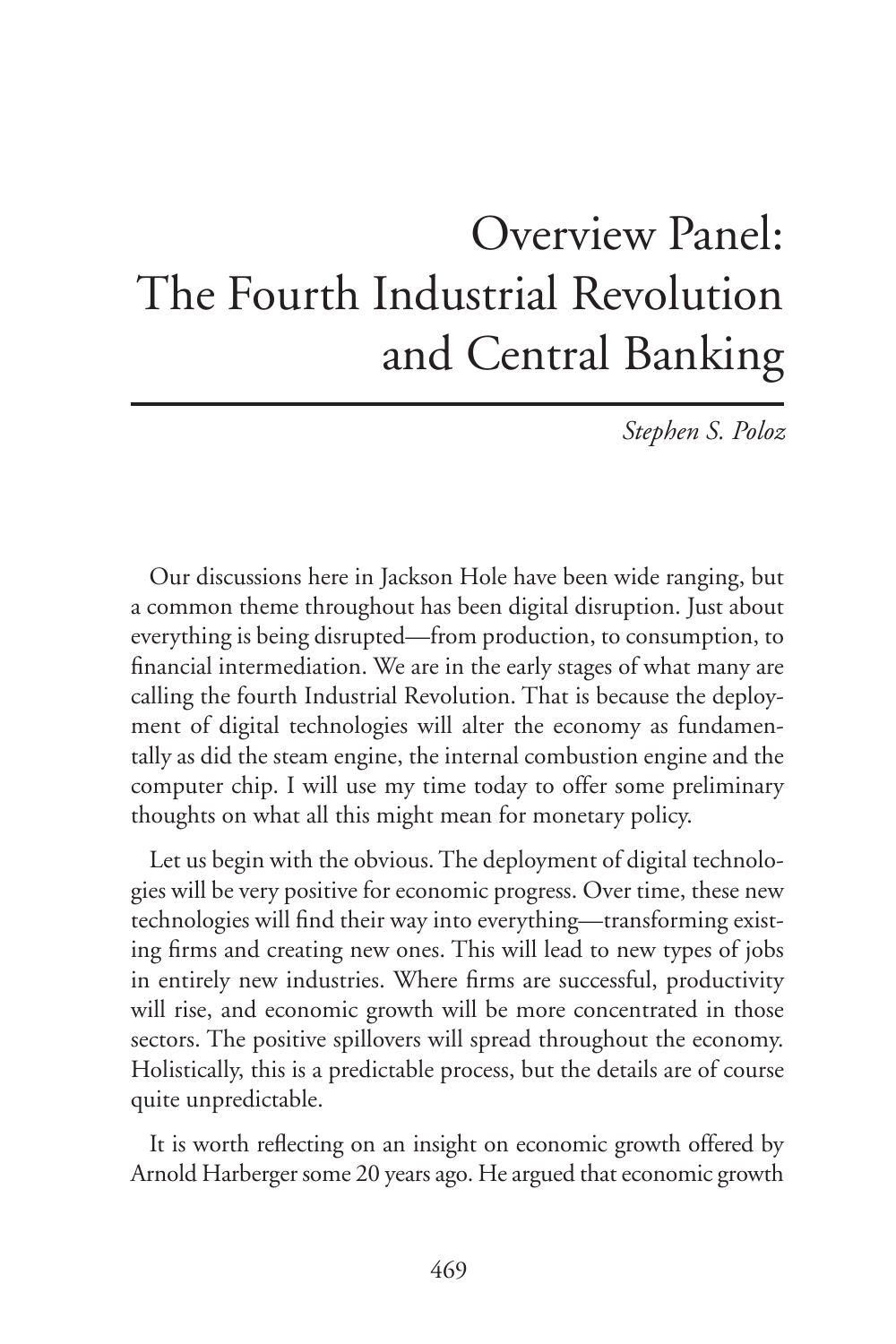has always been more like mushrooms than yeast. In other words, economic growth is uneven, popping up here and there. This metaphor aligns well with Joseph Schumpeter's notion of creative destruction.

This insight is important in today's context. As Peter Howitt has argued, it means that economic growth is naturally contentious, which introduces politics into the equation. If growth were evenly spread, in the way yeast causes dough to rise, everyone would be a winner. But because it is like mushrooms, the associated disruption means that some will lose out while others win. In certain conditions, the winners can even become superstars; hence, the term "winner takes most," as described in John Van Reenen's paper here.

It is human nature to focus on the negative. In the process of creative destruction, destruction gets more headlines than creation does. This is because the threats to individuals are concrete and easily identifiable—whether manufacturing workers, call center workers, truck drivers, investment advisers or radiologists. Modern social media enable grievances to be amplified many times over. By contrast, the opportunities being created by the application of new technologies—and the broad, positive spillover benefits to the rest of the economy—are much harder to identify and measure.

This brings me to my first policy implication: it falls to policymakers to explain the process, and offer concrete evidence that it is unfolding as usual. We need to demonstrate that beyond the initial negatives are many positives, which are likely to dominate over time. We need to acknowledge that real people and businesses are being disrupted and require policy support. And we need to point to the new and different jobs that are being created and explain that the new incomes are being spent in a wide array of traditional economic sectors. In other words, when mushrooms grow, they have yeastlike second-round effects as the growers spend their incomes.

We can do this now because the narrative around technological disruption is not much different from the disruption associated with globalization, which has been with us for some 20 years. But beyond explaining and documenting these complex dynamics, we also need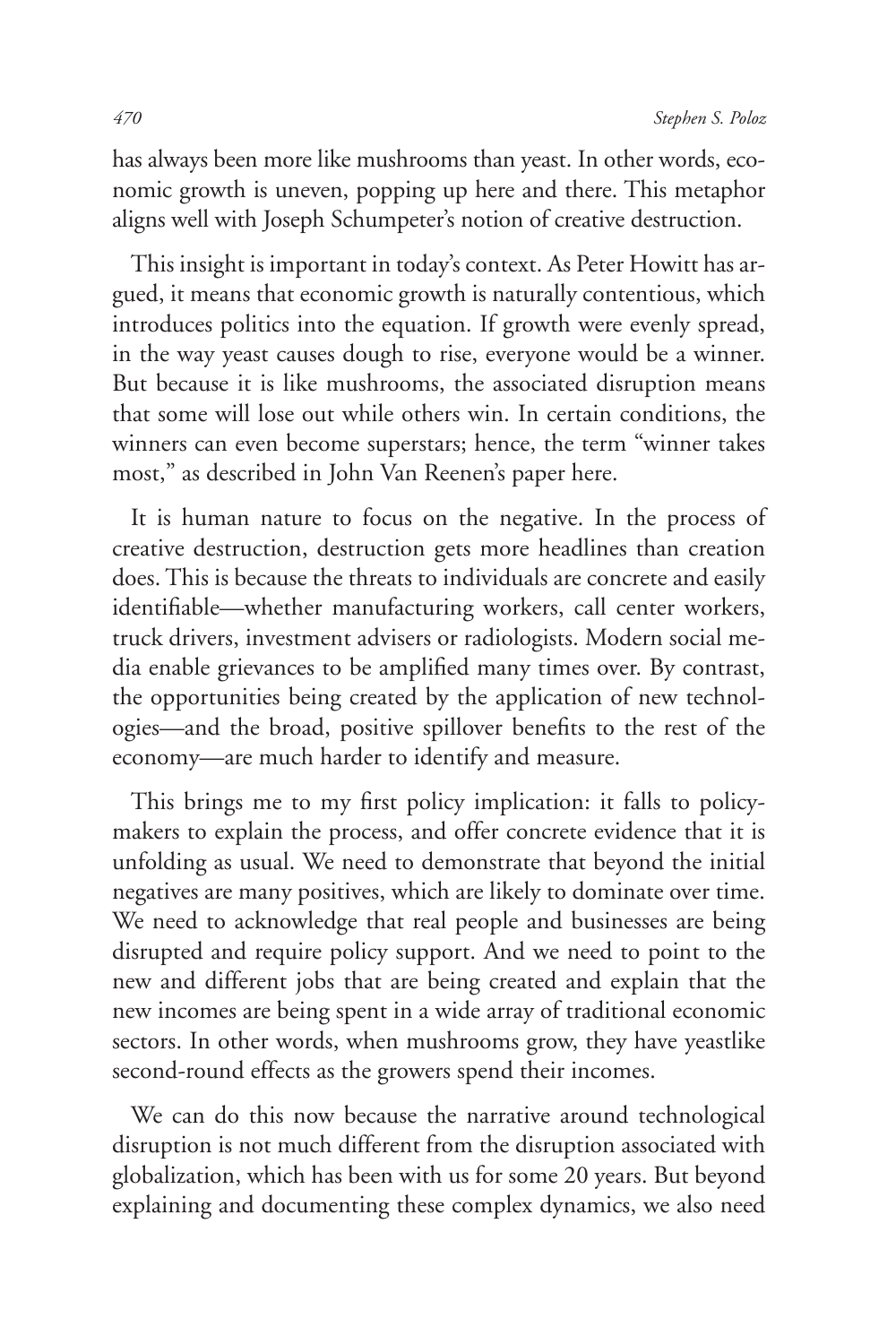to be attentive to potential pitfalls, such as those connected with the rise of so-called superstar firms, as we discussed earlier here.

These and other legitimate public policy concerns make it imperative that policymakers reallocate some of the benefits of growth to cushion the impact on those who are directly affected by disruption, and help them adjust.

All that being said, let us consider the possibility that we are living in a profound, global, positive expansion of aggregate supply—the product of digital disruption. As with all major supply shocks in the past, it could take a long time for us to truly understand that it is happening. Still, we must conduct monetary policy in the meantime.

We can start by measuring growth in the digital economy itself. One rough proxy for the digital economy—the computer system design and related services sector—accounts for close to 2 percent of Canadian gross domestic product today and has been growing by about 7.5 percent annually for the past five years.

But that growth is likely to be only the tip of the iceberg—what we need to know is how it is spreading through other sectors and affecting aggregate supply. For example, in the automobile industry, advances in computer technology are driving improvements in quality and represent significant value added from one model year to the next. Another example would be the financial services industry, where fintech is driving gains in productivity.

Statistical agencies are hard at work on this. As discussed in the paper by Crouzet and Eberly, digitalization has led statistical agencies to underestimate investment, particularly in intangibles. A consequence is that central banks are working with estimates of potential output today that may be revised up in the future. The recent historical revisions to U.S. gross domestic product data, which improved the measurement of investment in intangibles such as software, indicate that this could be important. A similar exercise in Canada has delivered a large upward revision in investment, and, hence, potential output, beginning in 2014. This makes one wonder about what revisions may be forthcoming for 2015, 2016 and, of course, today.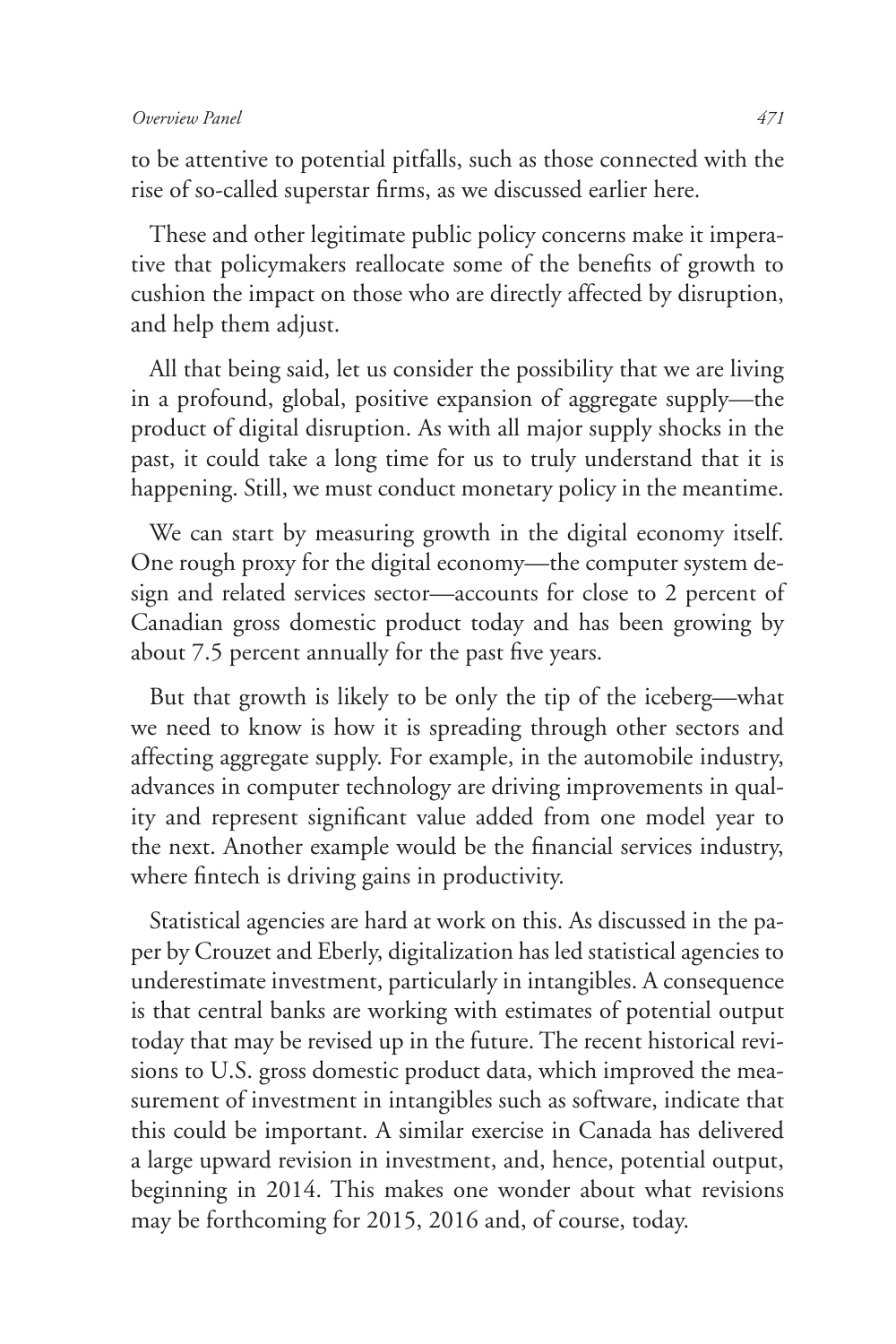The spread of digital technologies may also help explain the slow, measured growth of international trade. We know that cross-border supply chains have complicated the task of gathering accurate data on trade. Digital technologies are making it even easier to fragment production globally. And digital ordering, payments and service delivery are making it easier for transactions to occur that fall below customs reporting thresholds or are missed altogether.

The point is that our ability to measure the impact of digital technology is continually playing catch-up with the technology. At the same time, the diffusion of digital technologies to other sectors is itself a gradual process. We have seen a similar scenario before—it was several years before we could measure the rise in aggregate productivity that followed the increase in spending on information and communications technology in the 1990s.

Positive revisions to the history of potential output could help explain the underperformance of inflation over the past five years. This underperformance has occurred in a wide swath of economies, both advanced and emerging. These countries have, on average, a high level of internet penetration—a possible proxy for the pace of adoption of digital technologies. Related to this, empirical evidence of the so-called Amazon effect on inflation, like the Walmart effect of 20 years ago, has so far been limited. But we need to bear in mind that this work relies on estimates of potential output that may be revised up in the future.

Of course, it would be considered risky to conduct monetary policy based on an *assumption* that we were enjoying a pickup in aggregate supply. Central bankers would generally require empirical evidence of the phenomenon before embracing it, because the consequences of being wrong could be significant. However, that does not prevent us from treating digital disruption as a risk to the inflation outlook like any other.

Arguably, this has already been happening in practice. Our economies have begun to return to normal after the trauma of the global financial crisis. But the process of interest rate normalization has been much more gradual than traditional models with embedded Taylor